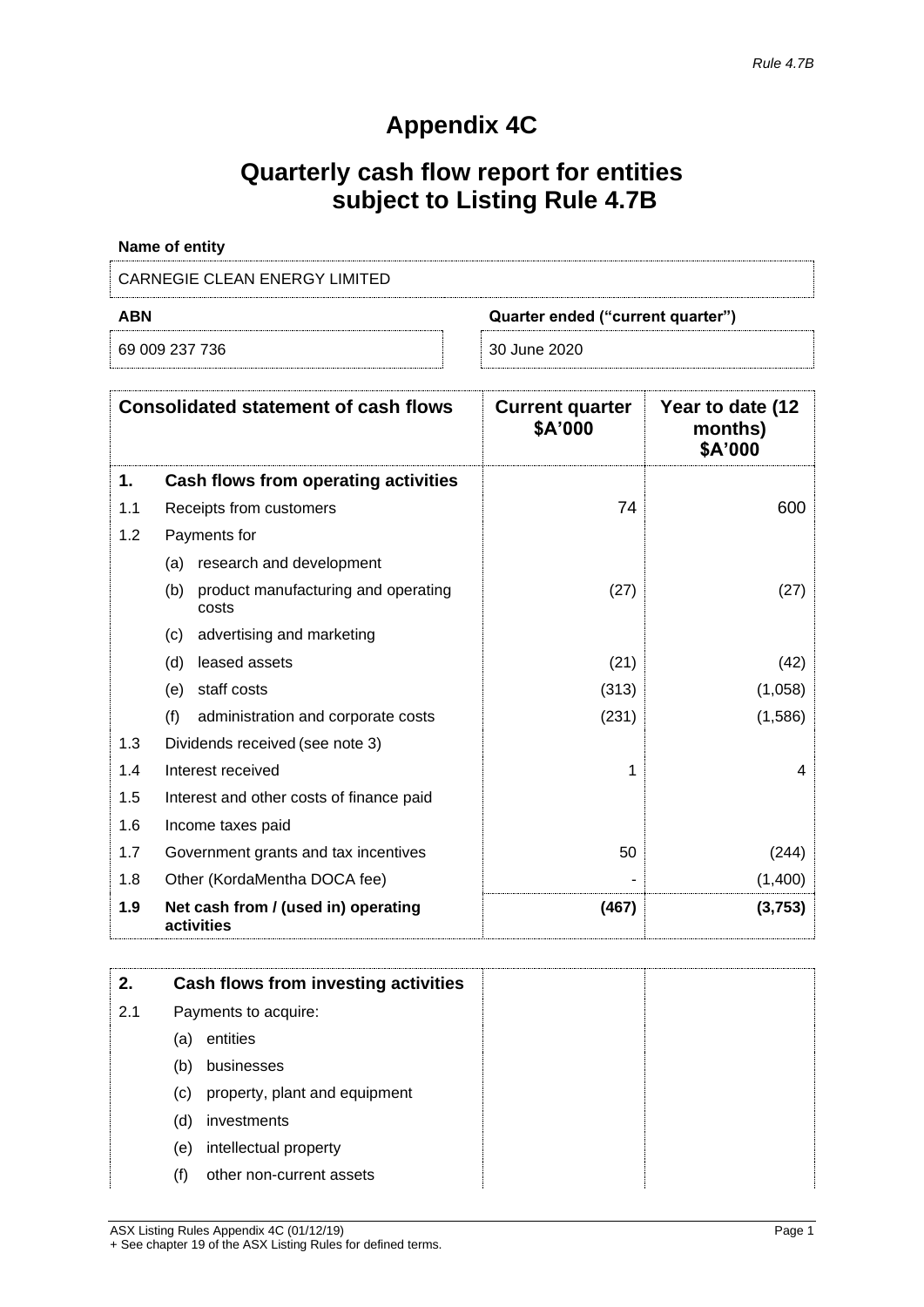|               | <b>Consolidated statement of cash flows</b>       | <b>Current quarter</b><br>\$A'000 | Year to date (12<br>months)<br>\$A'000 |
|---------------|---------------------------------------------------|-----------------------------------|----------------------------------------|
| $2.2^{\circ}$ | Proceeds from disposal of:                        |                                   |                                        |
|               | entities<br>(a)                                   |                                   |                                        |
|               | (b)<br>businesses                                 |                                   |                                        |
|               | property, plant and equipment<br>(c)              |                                   | 30                                     |
|               | (d)<br>investments                                |                                   |                                        |
|               | intellectual property<br>(e)                      |                                   |                                        |
|               | (f)<br>other non-current assets                   |                                   |                                        |
| 2.3           | Cash flows from loans to other entities           |                                   | 223                                    |
| 2.4           | Dividends received (see note 3)                   |                                   |                                        |
| 2.5           | Other (Bank guarantee)                            | (150)                             |                                        |
| 2.6           | Net cash from / (used in) investing<br>activities | (150)                             | 253                                    |

| 3.   | Cash flows from financing activities                                                          |       |
|------|-----------------------------------------------------------------------------------------------|-------|
| 3.1  | Proceeds from issues of equity securities<br>(excluding convertible debt securities)          | 5,535 |
| 3.2  | Proceeds from issue of convertible debt<br>securities                                         |       |
| 3.3  | Proceeds from exercise of options                                                             |       |
| 3.4  | Transaction costs related to issues of<br>equity securities or convertible debt<br>securities | (125) |
| 3.5  | Proceeds from borrowings                                                                      |       |
| 3.6  | Repayment of borrowings                                                                       |       |
| 3.7  | Transaction costs related to loans and<br>borrowings                                          | (21)  |
| 3.8  | Dividends paid                                                                                |       |
| 3.9  | Other (provide details if material)                                                           |       |
| 3.10 | Net cash from / (used in) financing<br>activities                                             | 5,389 |

| 4.  | Net increase / (decrease) in cash and<br>cash equivalents for the period |       |         |
|-----|--------------------------------------------------------------------------|-------|---------|
| 4.1 | Cash and cash equivalents at beginning of<br>period                      | 4,033 | 1,527   |
| 4.2 | Net cash from / (used in) operating<br>activities (item 1.9 above)       | (467) | (3,753) |
| 4.3 | Net cash from / (used in) investing activities<br>(item 2.6 above)       | (150) | 253     |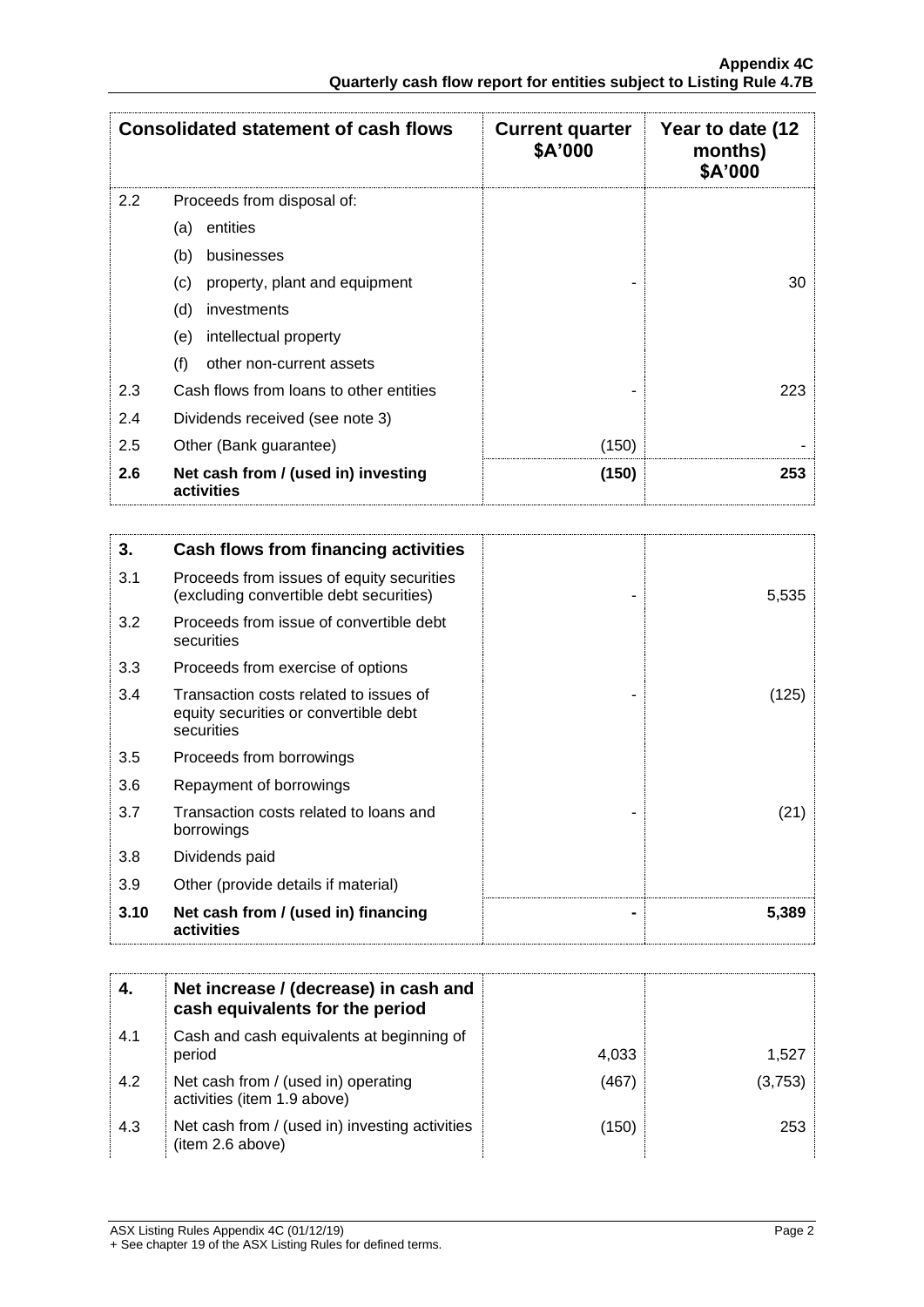|     | Consolidated statement of cash flows                               | <b>Current quarter</b><br>\$A'000 | Year to date (12<br>months)<br>\$A'000 |
|-----|--------------------------------------------------------------------|-----------------------------------|----------------------------------------|
| 4.4 | Net cash from / (used in) financing activities<br>item 3.10 above) |                                   | 5.389                                  |
| 4.5 | Effect of movement in exchange rates on<br>cash held               | (3)                               |                                        |
| 4.6 | Cash and cash equivalents at end of<br>period                      | 3.413                             | 3.413                                  |

| 5.  | Reconciliation of cash and cash<br>equivalents<br>at the end of the quarter (as shown in the<br>consolidated statement of cash flows) to the<br>related items in the accounts | <b>Current quarter</b><br>\$A'000 | <b>Previous quarter</b><br>\$A'000 |
|-----|-------------------------------------------------------------------------------------------------------------------------------------------------------------------------------|-----------------------------------|------------------------------------|
| 5.1 | <b>Bank balances</b>                                                                                                                                                          | 1.413                             | 4,033                              |
| 5.2 | Call deposits                                                                                                                                                                 | 2.000                             |                                    |
| 5.3 | <b>Bank overdrafts</b>                                                                                                                                                        |                                   |                                    |
| 5.4 | Other (provide details)                                                                                                                                                       | -                                 |                                    |
| 5.5 | Cash and cash equivalents at end of<br>quarter (should equal item 4.6 above)                                                                                                  | 3,413                             | 4,033                              |

| 6.                                                                                                                                                         | Payments to related parties of the entity and their<br>associates                          | <b>Current quarter</b><br><b>\$A'000</b> |
|------------------------------------------------------------------------------------------------------------------------------------------------------------|--------------------------------------------------------------------------------------------|------------------------------------------|
| 6.1                                                                                                                                                        | Aggregate amount of payments to related parties and their<br>associates included in item 1 | (65)                                     |
| 6.2                                                                                                                                                        | Aggregate amount of payments to related parties and their<br>associates included in item 2 |                                          |
| Note: if any amounts are shown in items 6.1 or 6.2, your quarterly activity report must include a description of,<br>and an explanation for, such payments |                                                                                            |                                          |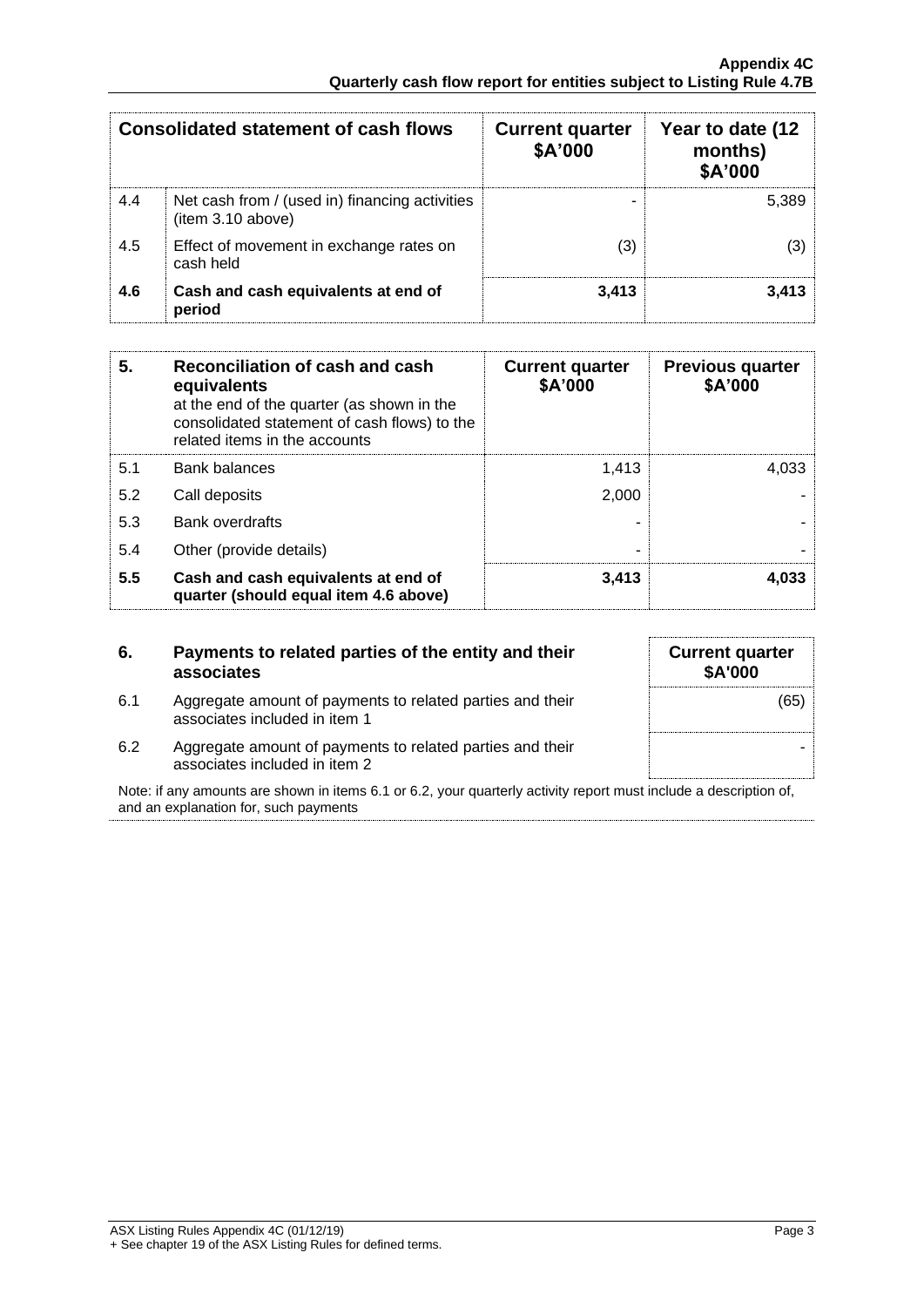#### **7. Financing facilities** *Note: the term "facility' includes all forms of financing arrangements available to the entity. Add notes as necessary for an understanding of the*

*sources of finance available to the entity.*

- 7.1 Loan facilities Convertible Notes
- 7.2 Credit standby arrangements
- 7.3 Other (please specify)
- 7.4 **Total financing facilities** 2,825 2,825

| <b>Total facility</b><br>amount at quarter<br>end<br>\$A'000 | Amount drawn at<br>quarter end<br>\$A'000 |
|--------------------------------------------------------------|-------------------------------------------|
| 2.825                                                        | 2.825                                     |
|                                                              |                                           |
|                                                              |                                           |
|                                                              |                                           |

### 7.5 **Unused financing facilities available at quarter end**

7.6 Include in the box below a description of each facility above, including the lender, interest rate, maturity date and whether it is secured or unsecured. If any additional financing facilities have been entered into or are proposed to be entered into after quarter end, include a note providing details of those facilities as well.

113 Convertible Notes maturing March 2021 at a conversion price of \$00125 per share.

| 8.  | Estimated cash available for future operating activities                     | \$A'000 |
|-----|------------------------------------------------------------------------------|---------|
| 8.1 | Net cash from / (used in) operating activities (Item 1.9)                    | (467)   |
| 8.2 | Cash and cash equivalents at quarter end (Item 4.6)                          | 3,413   |
| 8.3 | Unused finance facilities available at quarter end (Item 7.5)                |         |
| 8.4 | Total available funding (Item $8.2 +$ Item $8.3$ )                           | 3.413   |
| 8.5 | Estimated quarters of funding available (Item 8.4 divided by<br>Item $8.1$ ) | 7.3     |

- 8.6 If Item 8.5 is less than 2 quarters, please provide answers to the following questions:
	- 1. Does the entity expect that it will continue to have the current level of net operating cash flows for the time being and, if not, why not?

Answer:

2. Has the entity taken any steps, or does it propose to take any steps, to raise further cash to fund its operations and, if so, what are those steps and how likely does it believe that they will be successful?

Answer: 3. Does the entity expect to be able to continue its operations and to meet its business objectives and, if so, on what basis? Answer: